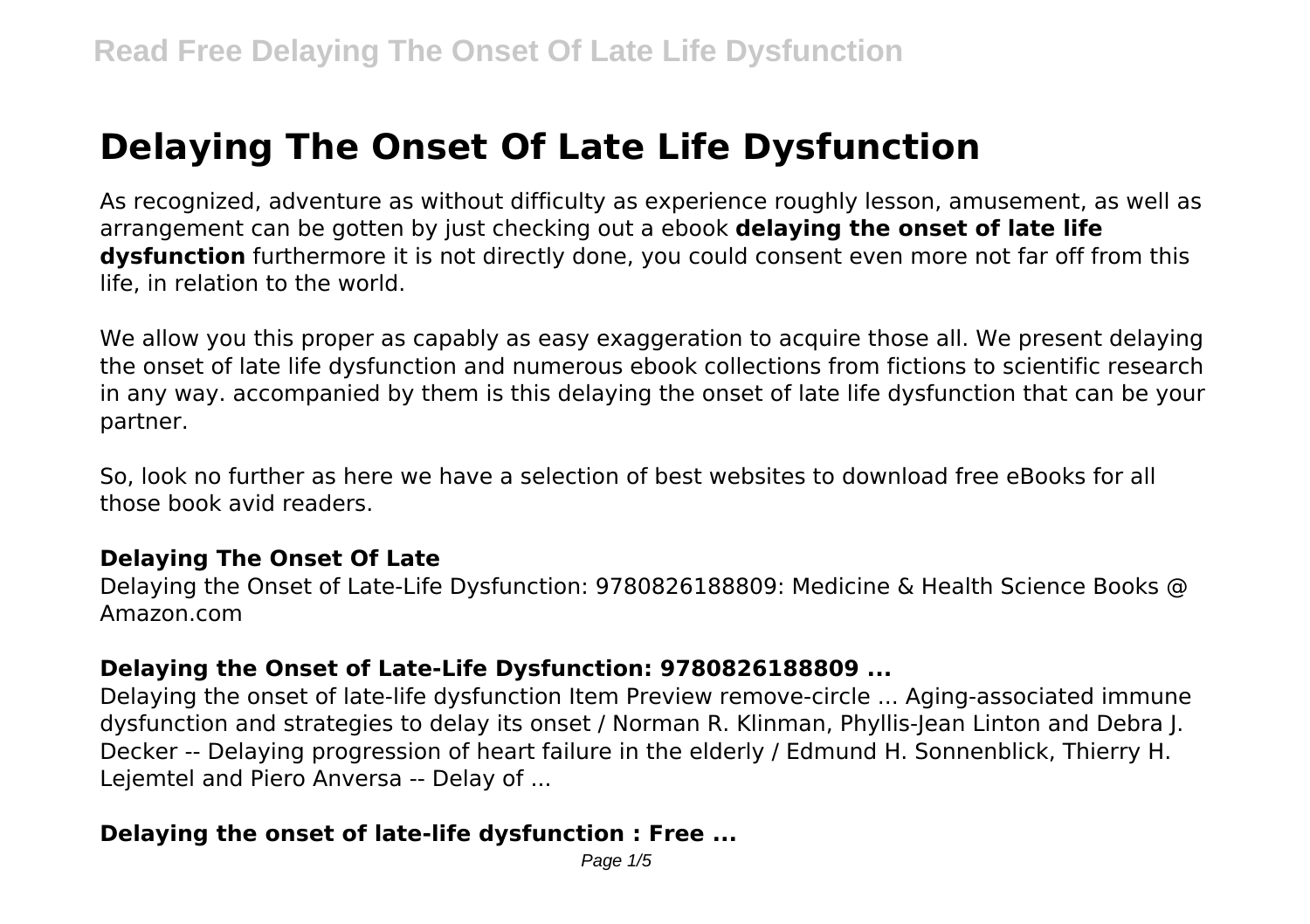Delaying the onset of late-life dysfunction. [Robert N Butler; Jacob A Brody;] -- "This volume presents the most current medical strategies for postponing the onset of chronic illnesses and other functional losses associated with aging.

#### **Delaying the onset of late-life dysfunction (Book, 1995 ...**

When a parent should worry that their daughter may be is late, because she's never had a period before would be at age 16. If she's already shown signs of breast development. If she has no breast development whatsoever and she's 14, that's too late.

#### **When Is Considered Late for Onset of Menses?**

"The average age women in the U.S. experience menopause is 51, but many women start having delayed menstrual cycles in their late 40s," says Dr. Vyas. So instead of the standard 28 days between...

# **7 Reasons for a Late Period That Don't Mean You're ...**

Eat right and lose excess weight Exercise regularly Don't smoke Avoid excess salt in your diet Control high blood pressure Control diabetes Stay on the job and keep your health insurance Talk with your health care team Visit DaVita.com to learn all you can about your condition

# **How to Delay the Onset of Dialysis - DaVita**

The development of a late-onset irAE in this case reinforces the importance of continuous and close monitoring of patients receiving immunotherapy. Although pretreatment autoantibody profiles have been associated with subsequent development of certain irAEs, the delayed emergence of potentially relevant autoantibodies presented here suggests

# **Late-onset immunotherapy toxicity and delayed autoantibody ...**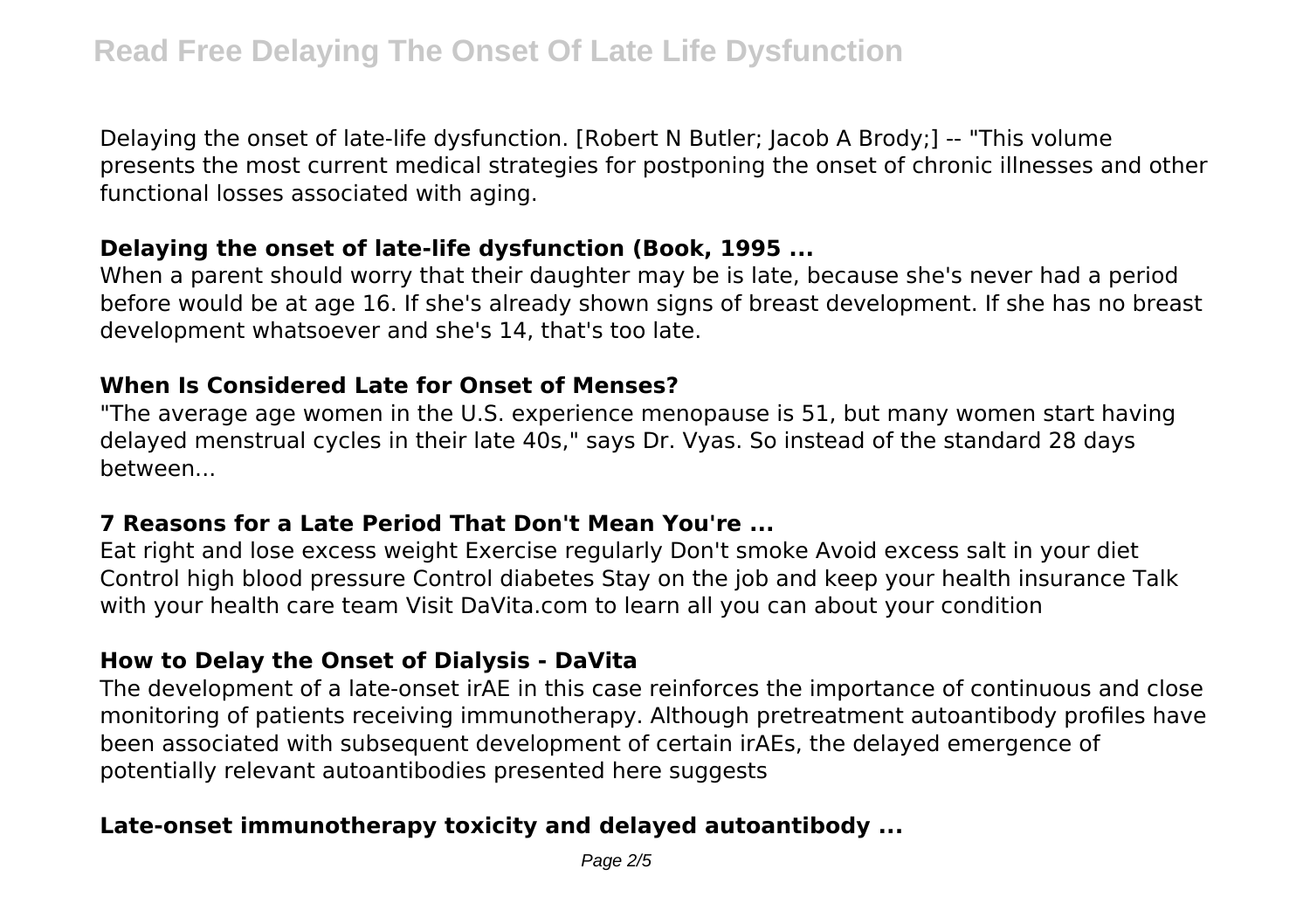However, a recent study reveals that scientists may have found a way to delay the onset of type 1 diabetes by two years or more. An antibody drug developed by Jeffrey Bluestone, an immunologist at the University of California, San Francisco, helps to shut down activated T cells thereby reducing the body's immune system attacks on insulin ...

# **Is it Possible to Delay the Onset of Type 1 Diabetes ...**

Objectives: There is strong epidemiologic evidence to suggest that older adults who maintain an active lifestyle in terms of social, mental, and physical engagement are protected to some degree against the onset of dementia. Such factors are said to contribute to cognitive reserve, which acts to compensate for the accumulation of amyloid and other brain pathologies.

#### **Delaying the onset of Alzheimer disease | Neurology**

Increasing the activity of interneurons in the layer 5 of the primary motor cortex was effective in delaying the onset of amyotrophic lateral sclerosis-associated motor deficits, slowing symptom progression, preserving neuronal populations, and increasing the lifespan of SOD1\*G93A mice.

#### **Cortical interneuron-mediated inhibition delays the onset ...**

A woman can experience late-onset menopause if she has abnormally high levels of estrogen throughout her lifetime. Talk to your doctor about this possibility.

#### **Causes of Late-Onset Menopause | Healthline**

Clinical opinions vary on the postinjection time period that defines "delayed onset" (ie, 1–3 weeks, 6 4 weeks, 11, 26 6 weeks, 23 or  $>14$  days after injection 8). The panel agreed to categorize adverse reactions presenting 4 or more weeks after HA filler treatment as delayed onset.

## **Global Approaches to the Prevention and Management of ...**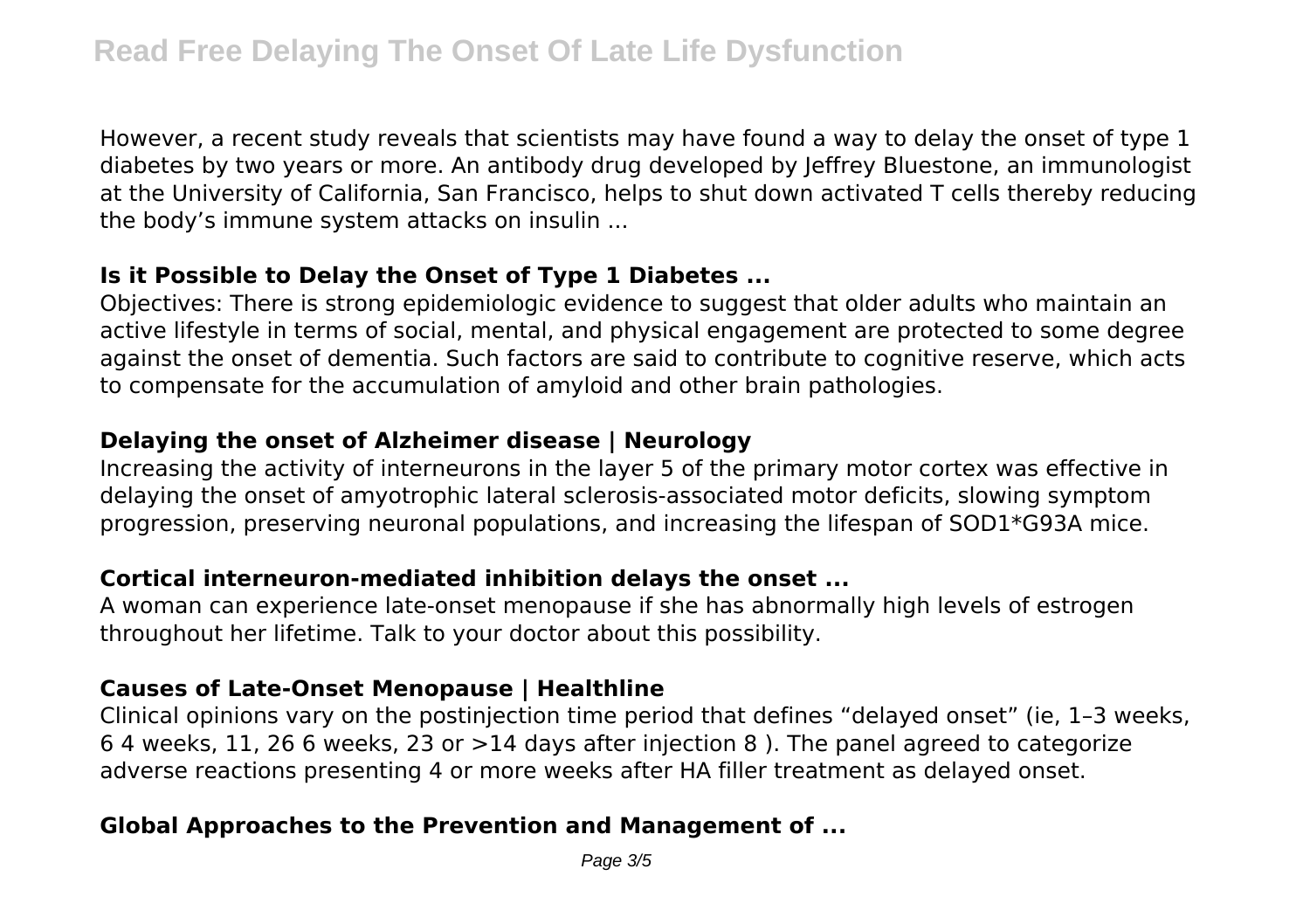Delayed puberty is when a person lacks or has incomplete development of specific sexual characteristics past the usual age of onset of puberty. The person may have no physical or hormonal signs that puberty has begun. In the United States, girls are considered to have delayed puberty if they lack breast development by age 13 or have not started menstruating by age 16.

#### **Delayed puberty - Wikipedia**

When your breast milk supply is low due to a delay in the onset of milk production, your baby can appear constantly hungry and frustrated. If it's only a slight delay, it isn't necessarily a problem. However, the longer it takes for your breast milk to come in, the more dangerous it is for your child.

#### **Delays in the Onset of Breast Milk Production**

Several studies have indicated that improving outdoor time is effective in delaying or preventing the onset of myopia in school children. 16-20 An outdoor exposure of approximately 10 to 14 hours per week seems to be able to reduce the risk of onset despite high amounts of near work or parental myopia. 21 School-based randomized trials have also demonstrated that encouraging children to go outside for activities during recess or simply adding one additional 40-minute class of outdoor ...

# **Strategies to Attempt to Delay the Onset of Juvenile ...**

Many women have a genetic predisposition to late-onset menopause. If a woman goes through menopause late, the chances of her female children having late-onset menopause are extremely high. Geography and culture can also cause women to experience menopause late.

## **4 Reasons Women Experience Late-Onset Menopause**

According to the experts, the following factors play a role in the delayed onset: Some of the placentae might have been left in your body. This rarely happens, but it is still possible. The